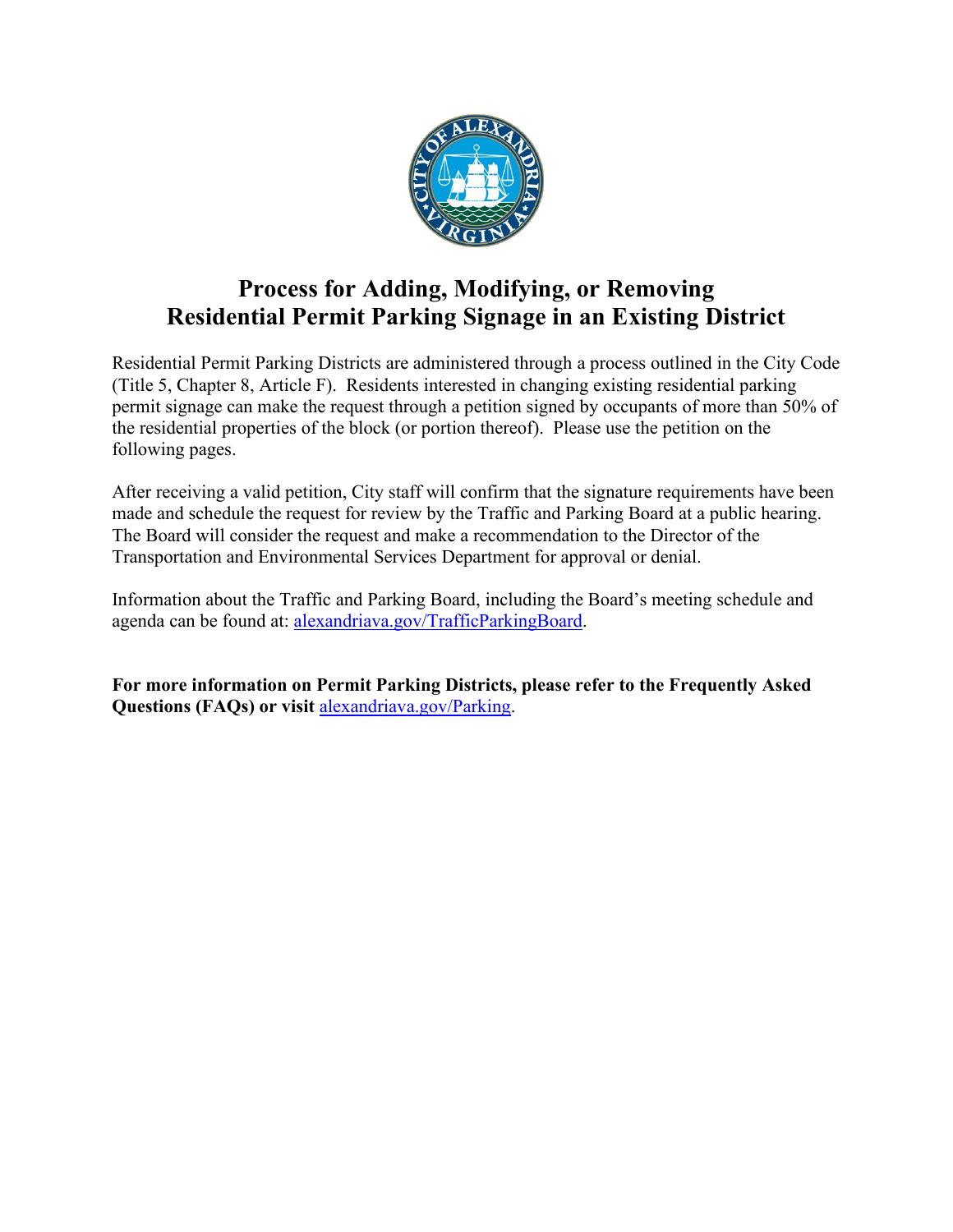# **Frequently Asked Questions**

### **Can owners of rental property sign the petition?**

Only persons residing at the property can sign the petition. If an owner of property included in a petition does not live at the property, he is not eligible to sign the petition. Renters of the property are eligible to sign the petition.

## **Can multiple occupants sign the petition to meet the 50% requirement?**

Only one signature per residential property will be counted towards the 50% requirement.

#### **What is considered a block?**

A block is the portion of a city street between two intersecting streets or, in the case of a dead-end street, such as a cul-de-sac, between the street's end and an intersecting street.

#### **How are corner properties counted?**

Corner properties should be included on any petition affecting the property's frontage. A corner property may not be addressed with the subject street, but would still be included in the overall petition since signage would be adjacent to the property.

### **When does the Traffic and Parking Board meet?**

The Board typically meets once a month on the  $4<sup>th</sup>$  Monday of the month. For more details about the Board's schedule and meeting agendas, please visit [www.alexandriava.gov/trafficparkingboard.](http://www.alexandriava.gov/trafficparkingboard)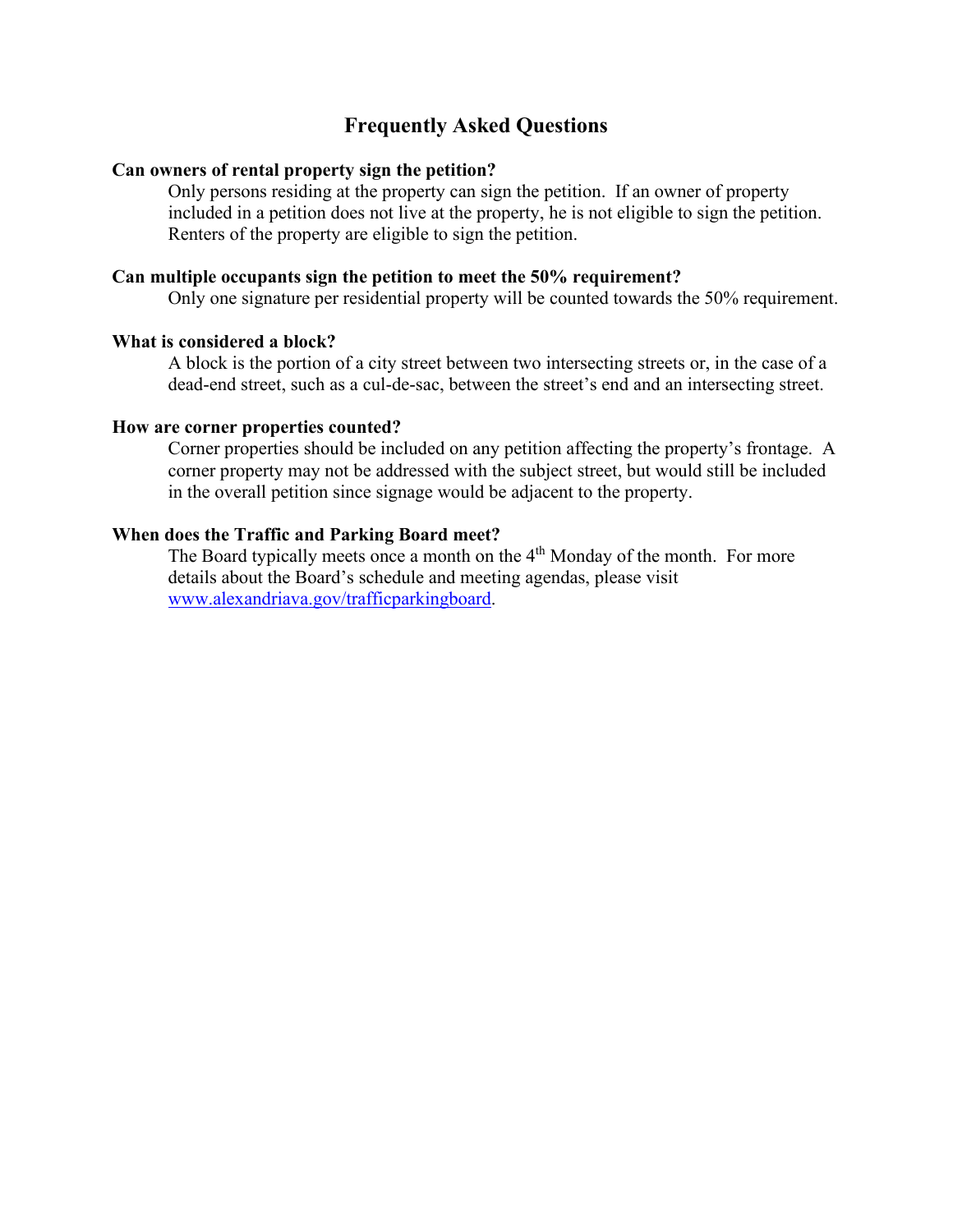

# **Petition for Adding, Modifying, or Removing Residential Permit Parking Signage in an Existing District**

| <b>Block Contact:</b>                                                                                                                                                                                       |                                |                                                                 |  |  |  |  |
|-------------------------------------------------------------------------------------------------------------------------------------------------------------------------------------------------------------|--------------------------------|-----------------------------------------------------------------|--|--|--|--|
| <b>Address:</b>                                                                                                                                                                                             |                                |                                                                 |  |  |  |  |
| <b>Telephone:</b>                                                                                                                                                                                           | Email:                         |                                                                 |  |  |  |  |
| District:                                                                                                                                                                                                   |                                |                                                                 |  |  |  |  |
| <b>Proposed Change (Select one)</b>                                                                                                                                                                         |                                |                                                                 |  |  |  |  |
| $\Box$ Add new signage                                                                                                                                                                                      | $\Box$ Modify existing signage | $\Box$ Remove existing signage                                  |  |  |  |  |
| Block (e.g. the 100 block of Main Street):                                                                                                                                                                  |                                |                                                                 |  |  |  |  |
| Current Restrictions (e.g. 2 hours, 8AM-5PM, Monday-Friday):<br><b>Proposed Restrictions</b> (Select an option on each line):                                                                               |                                |                                                                 |  |  |  |  |
| $\Box$ Two Hours                                                                                                                                                                                            | $\Box$ Three Hours             |                                                                 |  |  |  |  |
| $\square$ 8AM-5PM                                                                                                                                                                                           | $\square$ 8AM-11PM             | $\square$ 8AM-2AM (next day)*                                   |  |  |  |  |
| $\Box$ Monday-Friday                                                                                                                                                                                        | $\Box$ Monday-Saturday         |                                                                 |  |  |  |  |
| $\square$ No Sunday Restrictions                                                                                                                                                                            | $\Box$ Sunday 11AM-11PM        | $\Box$ Sunday 11AM-2AM (next day)*                              |  |  |  |  |
| *Must receive prior approval by the Director of T&ES per Sec. 5-8-72                                                                                                                                        |                                |                                                                 |  |  |  |  |
| <b>Submit Completed Petition to:</b><br>Mail: Department of Transportation and Environmental Services<br>Mobility Services Division - Parking Planner<br>421 King Street, Suite 235<br>Alexandria, VA 22314 |                                | Email: max.devilliers@alexandriava.gov<br>Phone: (703) 746-4245 |  |  |  |  |